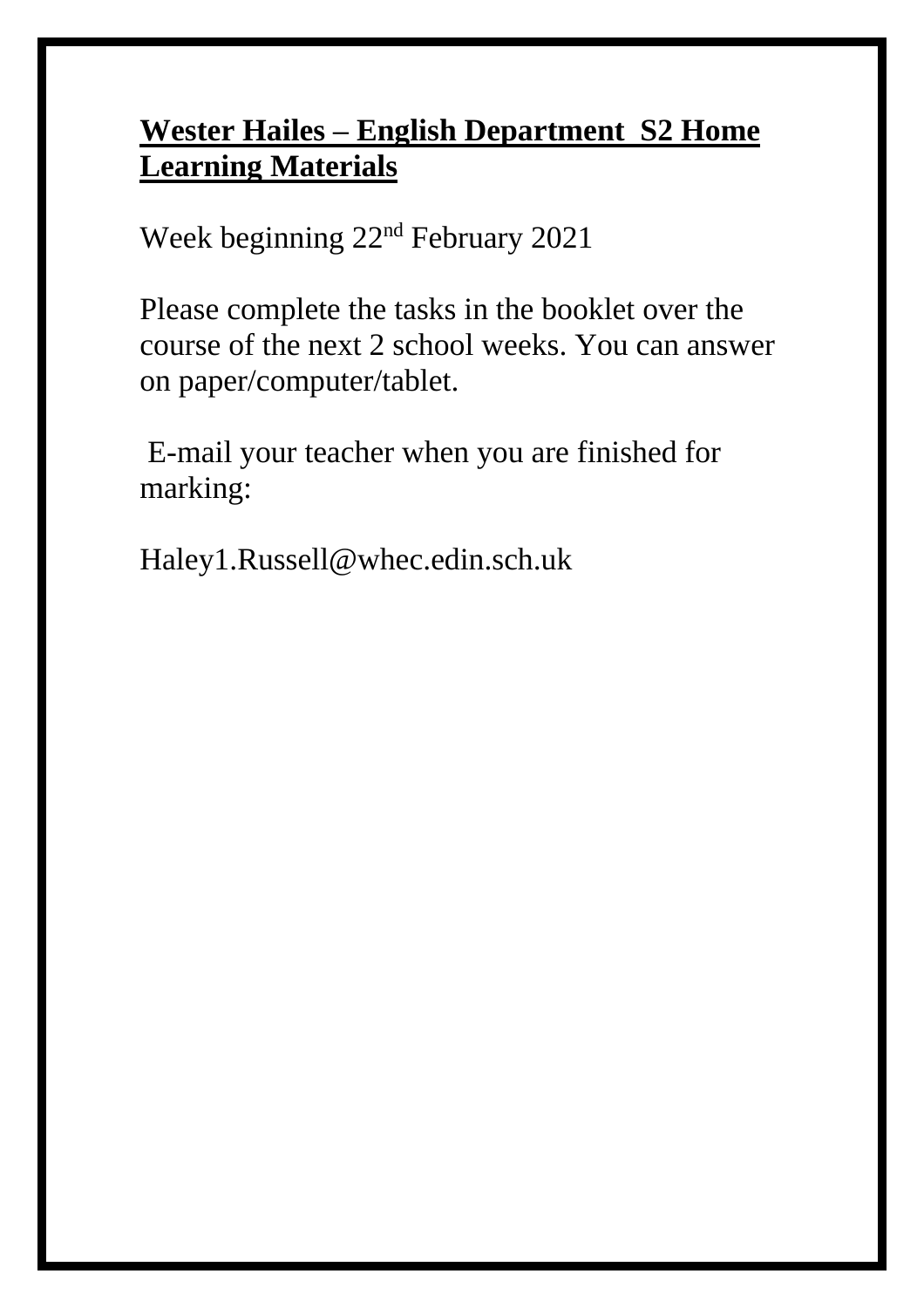## S2 HOME LEARNING

This work continues on from the work previously done as part of an Alcatraz unit.

## **Daily Activity Schedule**

At 07:00 hours the cell house bell awoke prisoners. Prisoners were expected to get up, shave, get dressed, make their beds, and clean their cell before leaving. At 07.20 hours the second morning bell rang. Prisoners' cell doors were opened. All inmates had to stand quietly outside their cell facing forward while guards counted them. Inmates were then marched into the hall for breakfast. They had to sit in cell order. At 07:30 hours breakfast was served. Prisoners were allowed to take as much food as they liked as long as they ate it all. When inmates were finished breakfast they had to place all silverware back on their trays so that guards could count it. At 07:50 hours breakfast finished. Inmates lined up for their work duties, which included working in the laundry, gardening, mending clothes or cleaning. At 08:00 inmates were led to their various different workstations. They were expected to line up outside their place of work for another head count. At 08:20 work began. At 10:00 inmates were given an eight -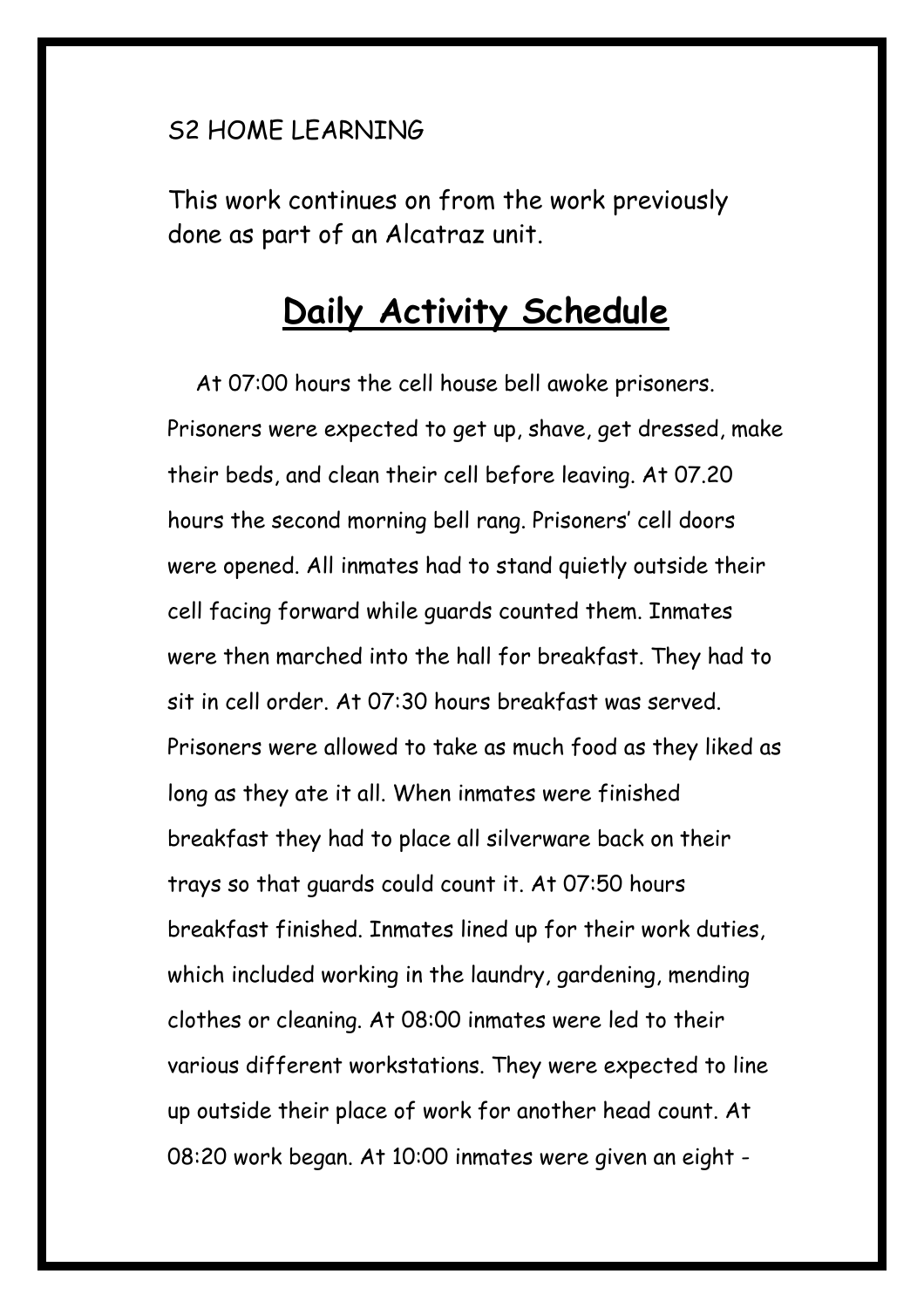minute break. At 10:08 work began again. At 11:35 a whistle blew to mark the end of the work and the beginning of lunch. Inmates were counted again and then marched into the hall for lunch, which began at 12:00 and finished at 12:20. All silverware had to be counted again. At 12:30 prisoners were marched back to their cells for a short break. At 13:00 Inmates were given more work duties. At 13:20 work started again. At 15:00 a whistle signalled an eight -minute break. At 15:08 a whistle signalled the end of break time and prisoners had two minutes to return to their work assignments. At 15.10 work began again and continued to 16:10. At 16:10 work ended and at 16:20 prisoners were led back to the recreation yard and counted. Once prisoners had been counted they were led back to the dining hall for dinner at 16.35. At 16:40 dinner began. At 17:00 hours dinner finished. All silverware was put on trays and counted. Prisoners were lined up and led back to their cells for another count. Inmates were allowed to enter cells and were locked up for the night. At 17:30 there was another count and then at 21:30 there was one last count of the night and lights were put out.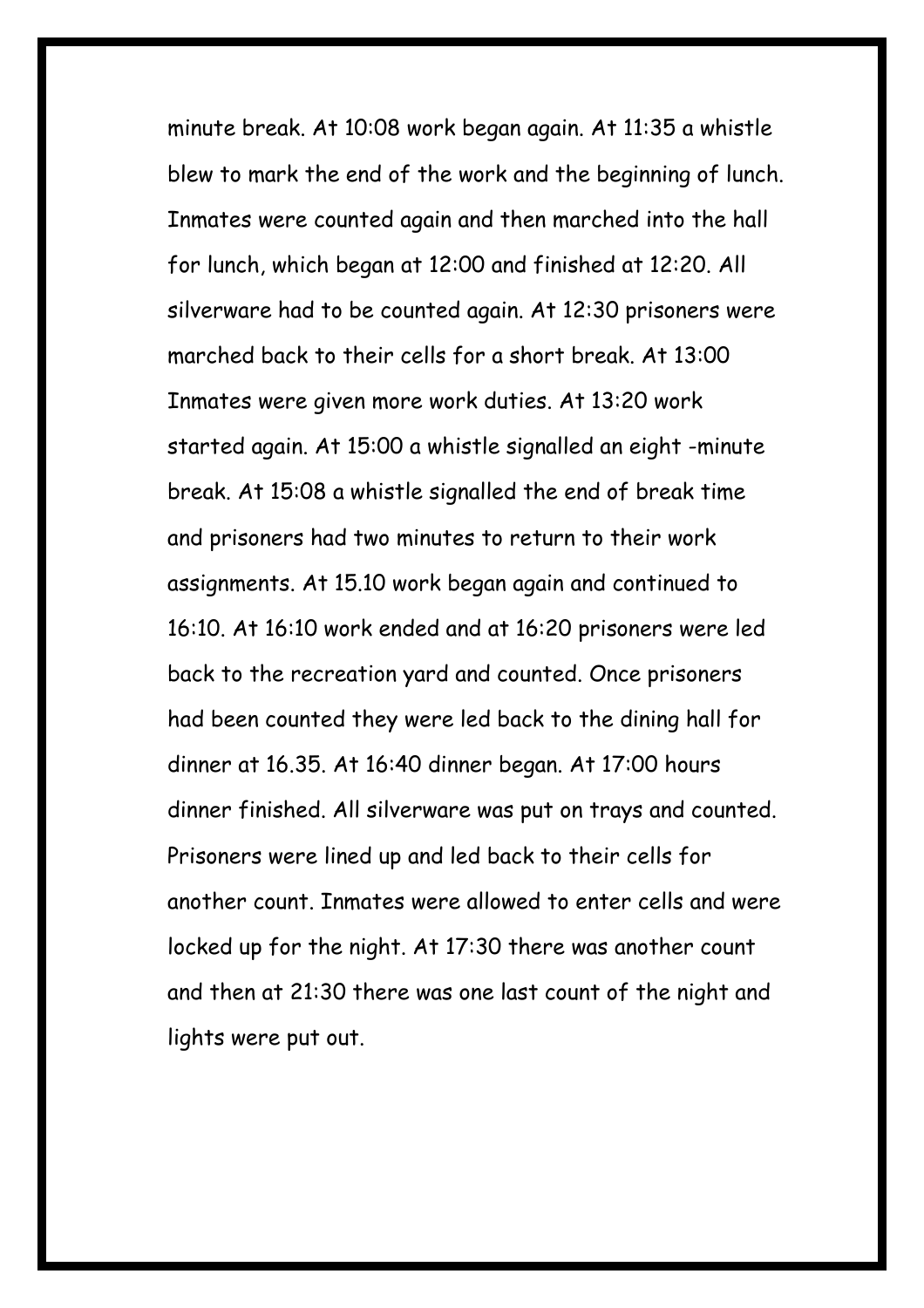# **The Daily Routine**

## Task:

Fill in the grid below about the daily routine for prisoners.

| Time  | Activity | Time Allowed |
|-------|----------|--------------|
| 07.00 |          |              |
| 07.20 |          |              |
| 07.30 |          |              |
| 07.50 |          |              |
| 08.00 |          |              |
| 08.20 |          |              |
| 10.00 |          |              |
| 10.08 |          |              |
| 11.35 |          |              |
| 12.00 |          |              |
| 13.00 |          |              |
| 13.20 |          |              |
| 15.00 |          |              |
| 15.08 |          |              |
| 15.10 |          |              |
| 16.10 |          |              |
| 16.20 |          |              |
| 16.35 |          |              |
| 16.40 |          |              |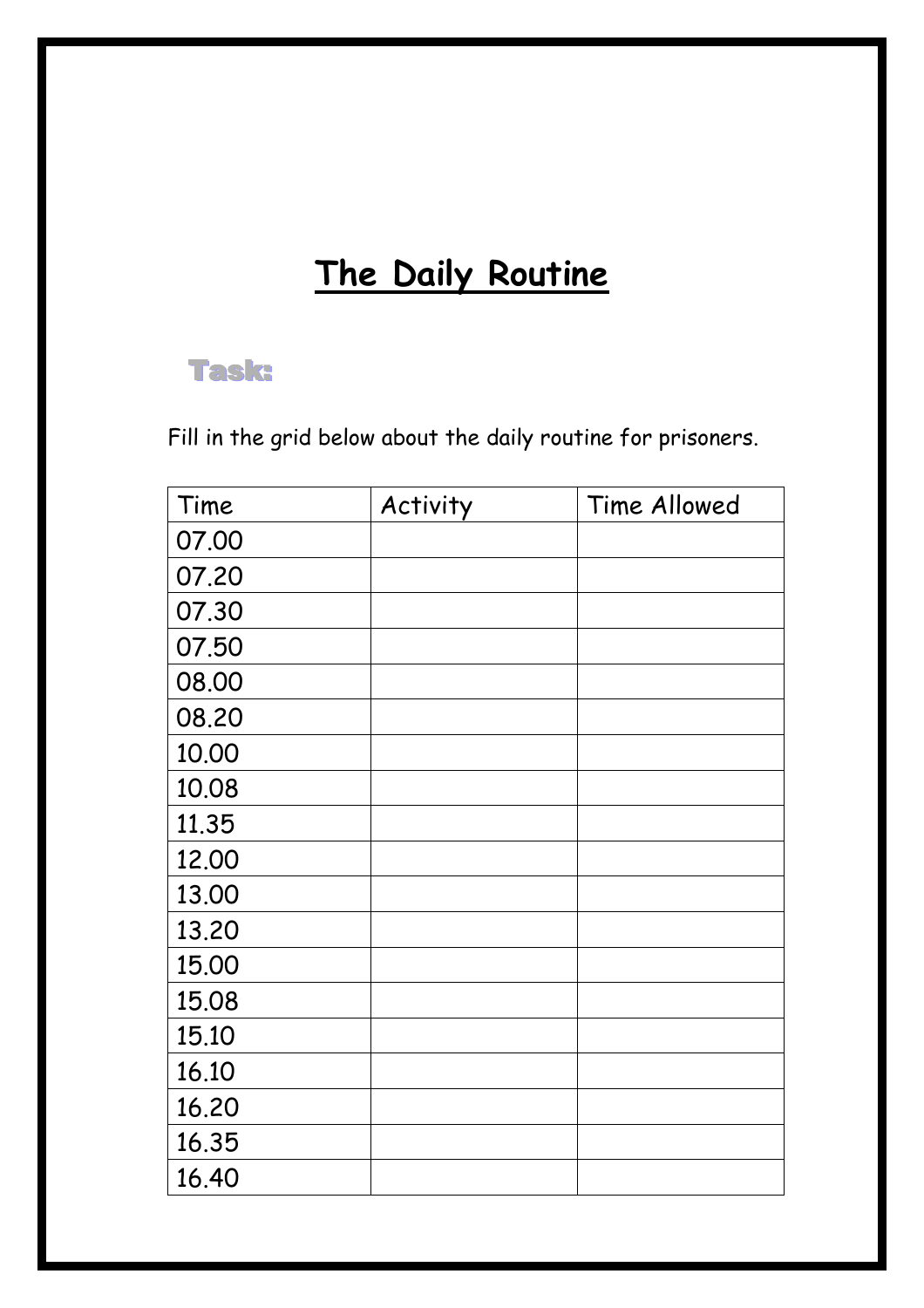| 17.00 |  |
|-------|--|
| 17.30 |  |
| 21.30 |  |

# **Imaginative Writing Task**

## Link to CfE:

- $\checkmark$  By considering the type of text I am creating, I can independently select ideas and relevant information for different purposes, and organise essential information or ideas and any supporting detail in a logical order. I can use suitable vocabulary to communicate effectively with my audience.
- $\checkmark$  As appropriate to my purpose and type of text, I can punctuate and structure different types of sentences with sufficient accuracy, and arrange these to make meaning clear, showing straightforward relationships between paragraphs.
- $\checkmark$  I can use a range of strategies and resources independently and ensure that my spelling, including specialist vocabulary, is accurate.

Imagine that you have been on the island for a month and you are being allowed to send home a letter to your family. Describe what your daily routine is like. You don't have to mention the exact times you do everything but you need to explain how there is a very strict routine with nearly every minute of every day accounted for. You might also want to say how strict the guards are and how they treat you. Remember to layout your letter properly with an address for the prison in the top right hand corner and the address of your family member further down the page on the left. Also remember to include a date.

> Alcatraz Prison San Francisco Bay

23 June 1954

Mr Smith 132 Lombard Ave San Francisco SA54 0BA

Use this word bank to help you: *strict, harsh, hard, tiring, no privacy, rushed, kind, friendly, mean, tough, nasty, violent, unfriendly, unkind*…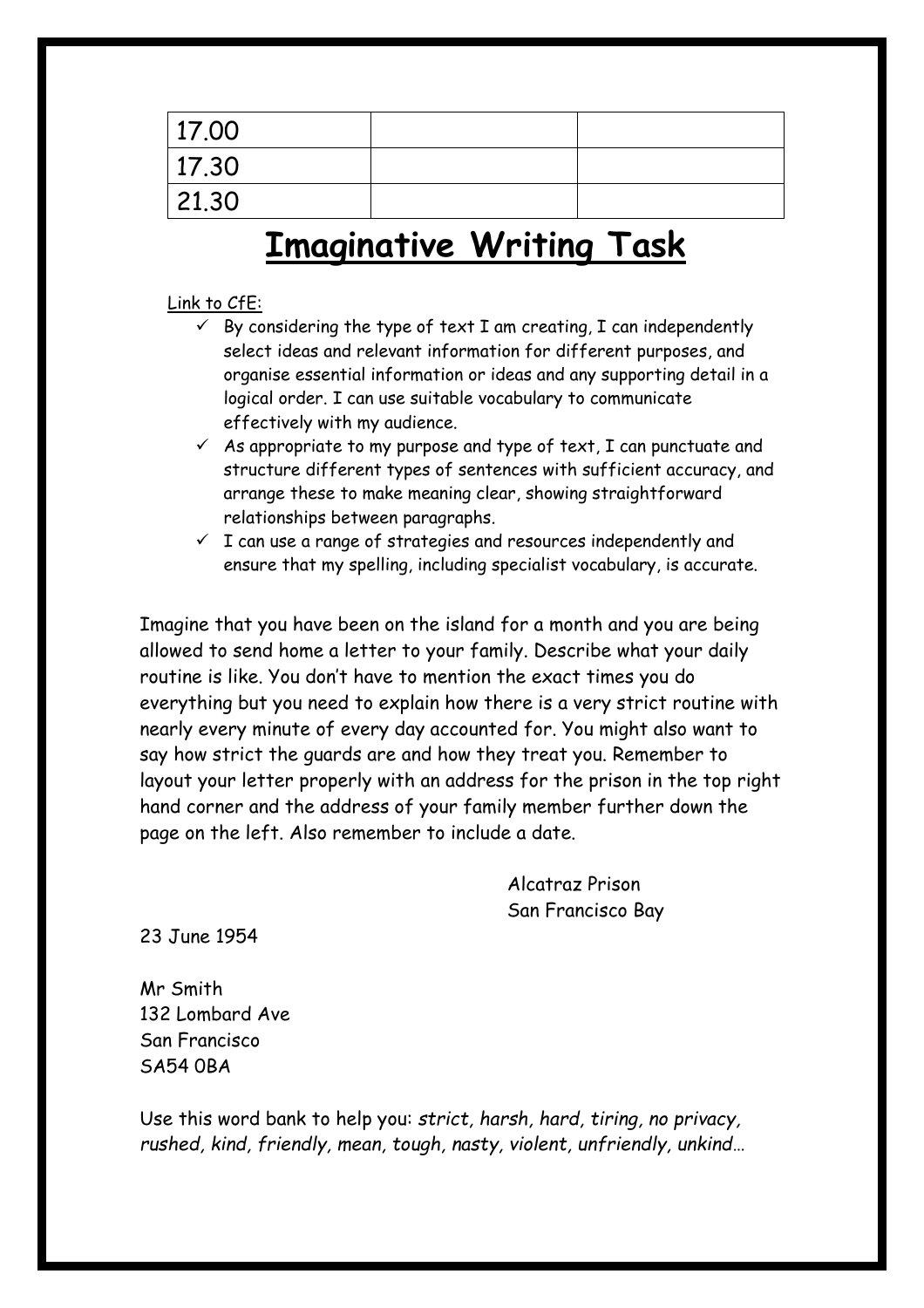#### *Dear Dad,*

 *I have been here nearly a month now and I am finding it really tough*

## **Escape Attempts**

#### Link to CfE:

- ✓ Before and as I read, I can apply strategies and use resources independently to help me find the information I need.
- $\checkmark$  To show my understanding, I can give detailed, evaluative comments, with evidence, on the content and form of short texts, and respond to different kinds of questions and other types of close reading tasks.

## Task:

Read the passage and answer the following questions.

During the 29 years of the prison's operation there were 14 known escape attempts, in which 34 different inmates risked their lives to flee the Rock. Almost all of the men were either killed or recaptured. Of the 14 attempts, two were especially significant to the island's history. In 1946, an inmate named Bernard Coy, was able to make a ladder and climb up to one of the gun galleries. Coy overpowered an unsuspecting guard, took the guard's weapon and gave firearms to several other convicts. The inmates had planned to blast their way out but they could not find the key to the recreation yard that allowed them access to outside. In their desperation the convicts took several guards hostage and waged a violent war against Alcatraz. Thousands of spectators watched from San Francisco shores while the Marines rushed the island. The fighting lasted two full days. The ringleaders were overpowered by the marines and were eventually killed in the corridor from bullet wounds. Two prison guards were killed.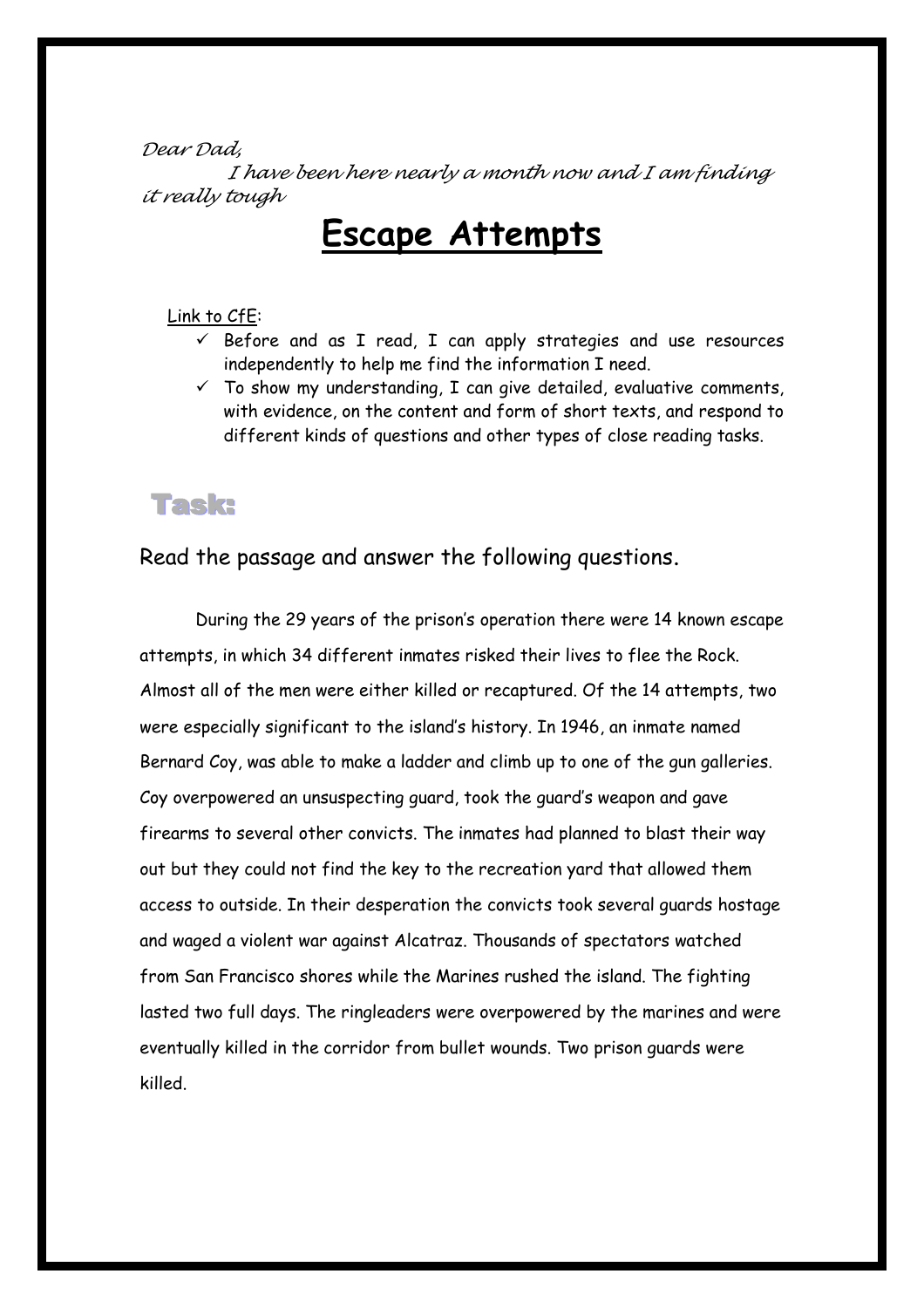

Another famous escape attempt was that of Frank Lee Morris and brothers Clarence and John Anglin. In 1962, a fellow inmate named Allen West helped the trio devise a clever plan to construct a raft made from inflatable life vests. They also used dummies to fool guards during cell checks. Over the course of

several months the inmates made dummies to resemble themselves. They also chipped away at the walls and made a hole in the wall that they gradually widened. On the night of  $11<sup>th</sup>$  June 1962, immediately after the 9:30 head count, Morris and the Anglin squeezed through the hole and made their way onto the roof of the prison. They then scaled a 15-foot fence and made it to the island shore where they inflated their rafts and life vests. All three ventured out into the freezing Bay and were never seen again. During the morning count a guard poked his club through one of the inmate's cells; the dummy head rolled off the bed and fell to the floor. Did they escape? The FBI pursued the case for several years but never came across any leads. No one knows to this day whether they escaped or not.

#### Glossary

Trio: *three*

Devise: *think of*

Scaled: *climbed over*

#### Questions

- 1. How many known escape attempts have there been?
- 2. How many prisoners tried to escape?
- 3. Describe the escape attempt in 1946.
- 4. Name the ringleader of the 1946 escape attempt.
- 5. Describe the most famous escape attempt in 1962.
- 6. How did prisoners try to deceive the guards?
- 7. How high was the fence that they had to climb over?
- 8. How did the guards find out that they were not in their cells?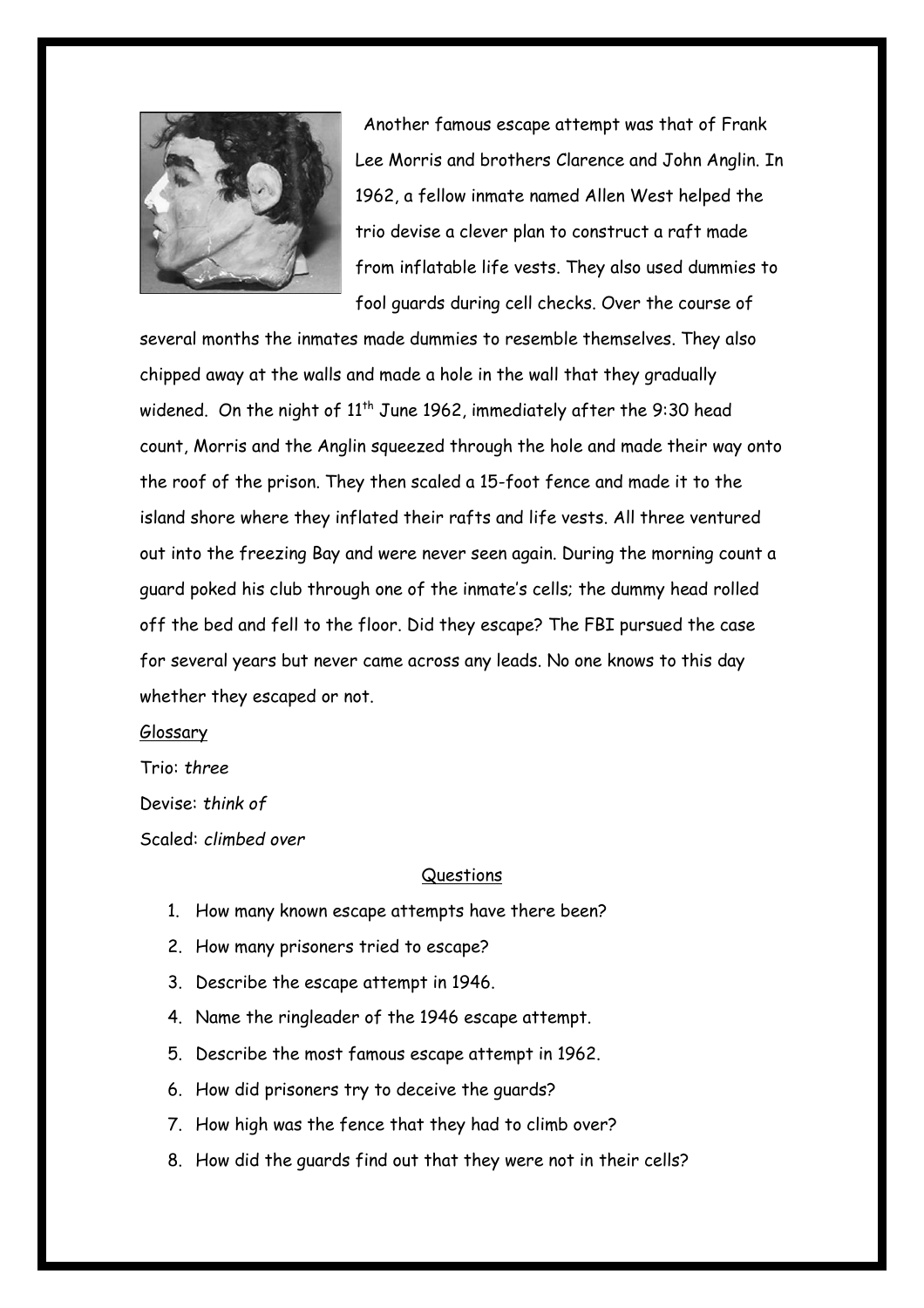9. Do you think they escaped? Give a reason for your answer.

# **Why It Closed**

## Link to CfE:

- $\checkmark$  Before and as I read, I can apply strategies and use resources independently to help me find the information I need.
- $\checkmark$  To show my understanding, I can give detailed, evaluative comments, with evidence, on the content and form of short texts, and respond to different kinds of questions and other types of close reading tasks.

## Task:

Read the short passage below and answer the questions that follow.

On March 21 1963 Alcatraz closed after 29 years in operation. After the escape of Morris and the Anglins, the prison fell under intense scrutiny. The prison was inspected and was found to be in very bad condition, this was because of budget cuts that meant that the prison had not been maintained properly. The saltwater was causing the structure of the building to corrode. Moreover the cost of running the prison was nearly three times the cost of running a prison on the mainland. It was estimated that Alcatraz needed about 5 million pounds spent on it to bring it up to a reasonable standard. This was considered to be too expensive and it was decided it would be closed.

## Glossary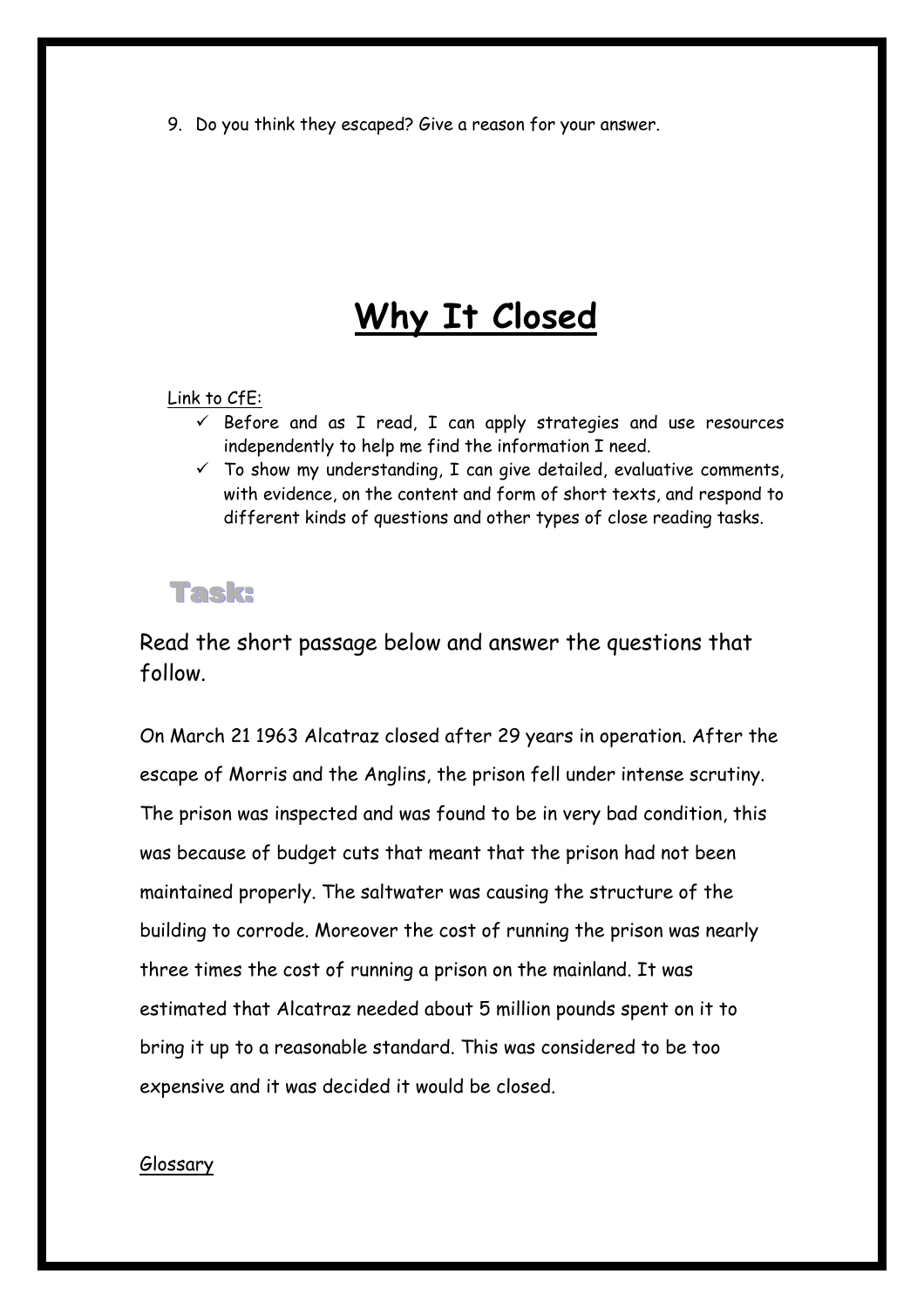Scrutiny: *to be watched closely*

Maintained*: to be looked after*

Corrode*: to eat away gradually, especially the surface of a metal.*

## **Questions**

- 1. When did Alcatraz close?
- 2. How long had it been opened for?
- 3. Explain how the escape attempt made by Morris contributed to the end of Alcatraz.
- 4. Why had the prison not been maintained properly?
- 5. How much money did the prison need spending on it to bring it up to a reasonable standard?

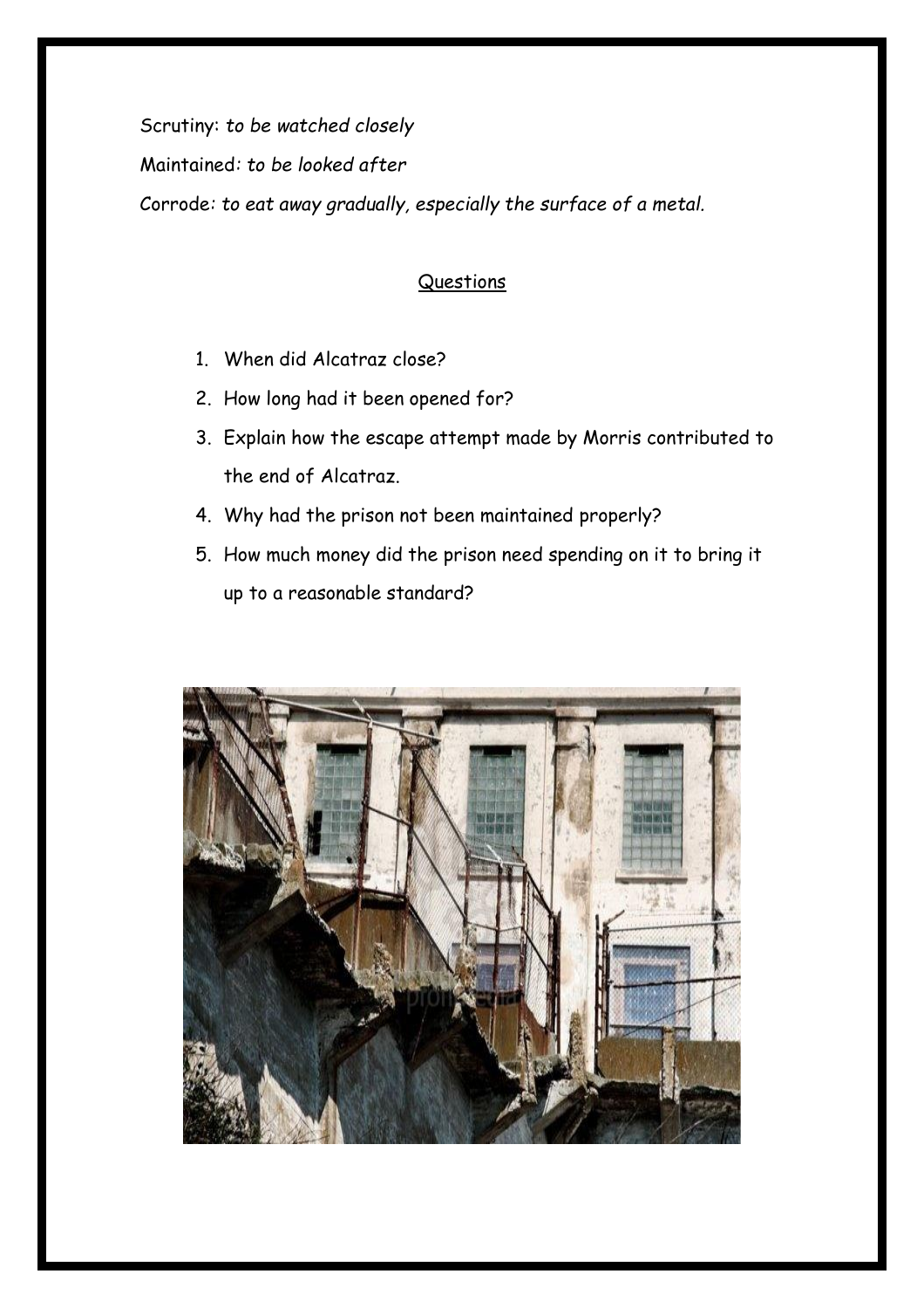## **Alcatraz as a Tourist Attraction**

### Link to CfE:

- $\checkmark$  Before and as I read, I can apply strategies and use resources independently to help me find the information I need.
- $\checkmark$  To show my understanding, I can give detailed, evaluative comments, with evidence, on the content and form of short texts, and respond to different kinds of questions and other types of close reading tasks.

## Task:

Find out the following information about Alcatraz as a tourist attraction.

After Alcatraz closed there were several suggestions as to what it could be used for. It was suggested that a shopping centre or hotel could be built there. It was also proposed as a site for a West Coast version of the Statue of Liberty. The island remained essentially abandoned until 1969 when a large group of American Indians descended on it and claimed the island as Indian property. The Indians stayed on Alcatraz but in 1970 an accidental fire raged throughout the compound damaging many buildings and badly burning the historic lighthouse built in 1854. On June11 1971 20 federal marshals along with the Coast Guard descended on the island and removed any remaining Indians. In 1973 the island was opened to the public and it is now one of the most popular tourist attractions in America with more than one million visitors a year. Over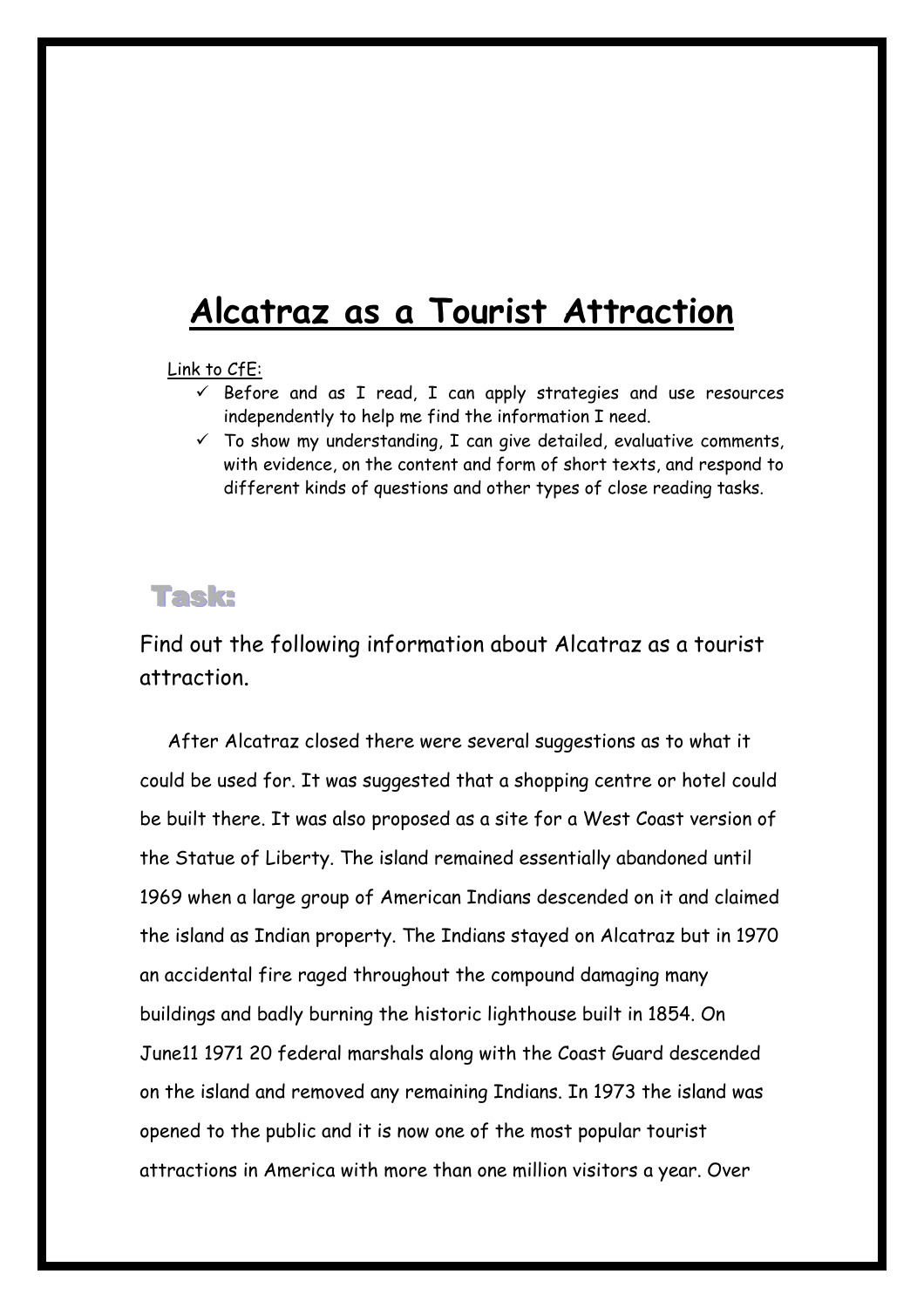the years, many of the former inmates have returned to the island with the tourists to try to come to terms with why so many people want to visit a place that holds such terrible memories for them.

## Questions

- 1. What was Alcatraz going to be used for once it closed as a prison?
- 2. What happened in 1969?
- 3. What happened in 1970?
- 4. When did the island open as a tourist attraction?
- 5. How many people visit it every year?
- 6. As well as tourists, who else visits Alcatraz and why?

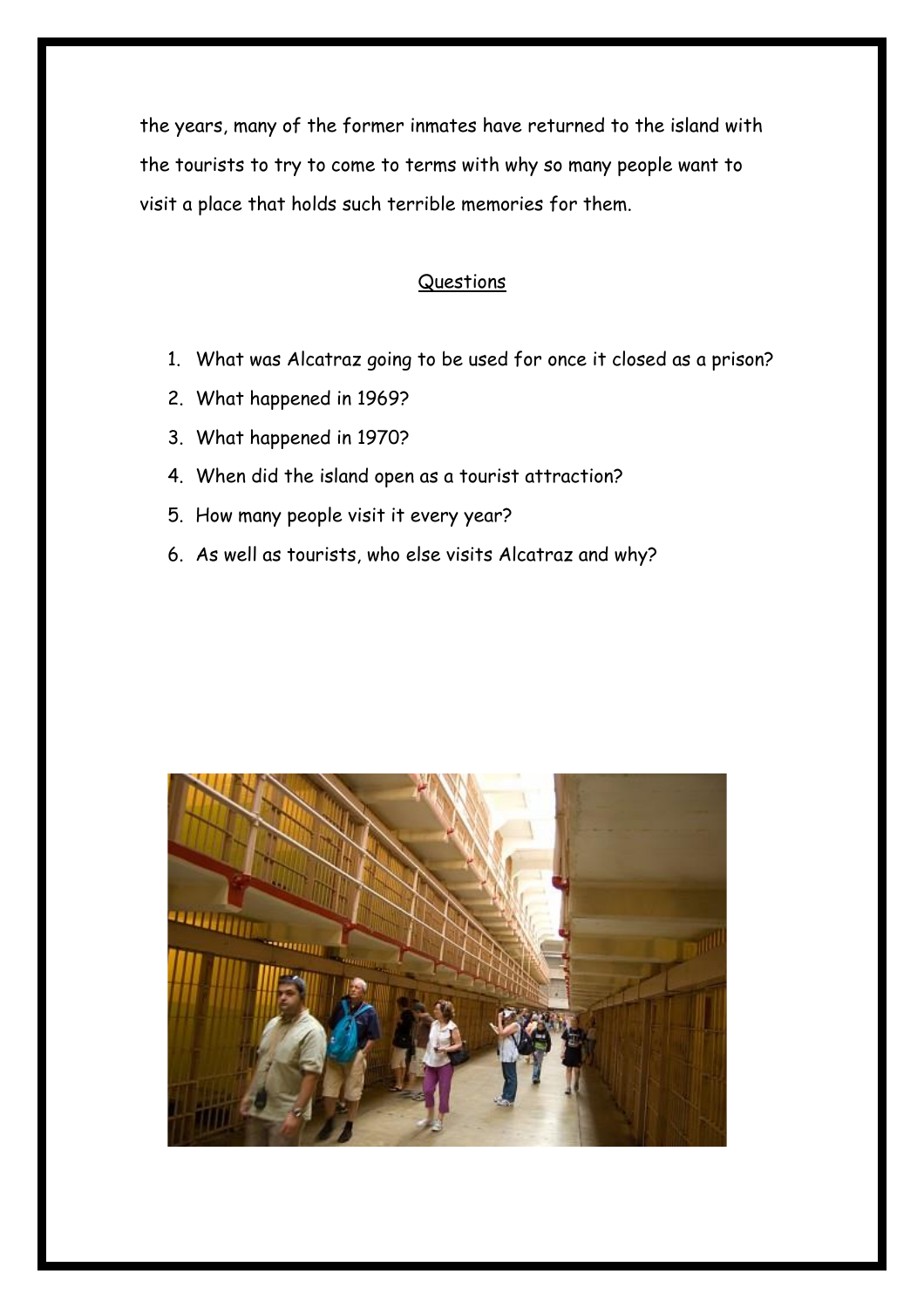# **Writing Your Report on Alcatraz**

### Link to CfE:

- $\checkmark$  As appropriate to my purpose and type of text, I can punctuate and structure different types of sentences with sufficient accuracy, and arrange these to make meaning clear, showing straightforward relationships between paragraphs.
- $\checkmark$  Throughout the writing process, I can review and edit my writing independently to ensure that it meets its purpose and communicates meaning clearly at first reading.
- $\checkmark$  I can use notes and other types of writing to generate and develop ideas, retain and recall information, explore problems, make decisions, or create original text.
- $\checkmark$  By considering the type of text I am creating, I can independently select ideas and relevant information for different purposes, and organise essential information or ideas and any supporting detail in a logical order. I can use suitable vocabulary to communicate effectively with my audience.
- $\checkmark$  I can convey information and describe events, explain processes or concepts, providing substantiating evidence, and synthesise ideas or opinions in different ways.

Remember to use only formal language.

No personal opinion because you are writing a report, giving facts. Use all your notes to help you.

## **Paragraph One - Introduction**

- $\checkmark$  Explain what you are going to write about
- $\checkmark$  E.G In this report I will investigate the history of Alcatraz. I will *explore the following points: its history; its famous inmates; the harsh living conditions; famous escape attempts and what it is used for today.*

## **Paragraph Two – The History of Alcatraz**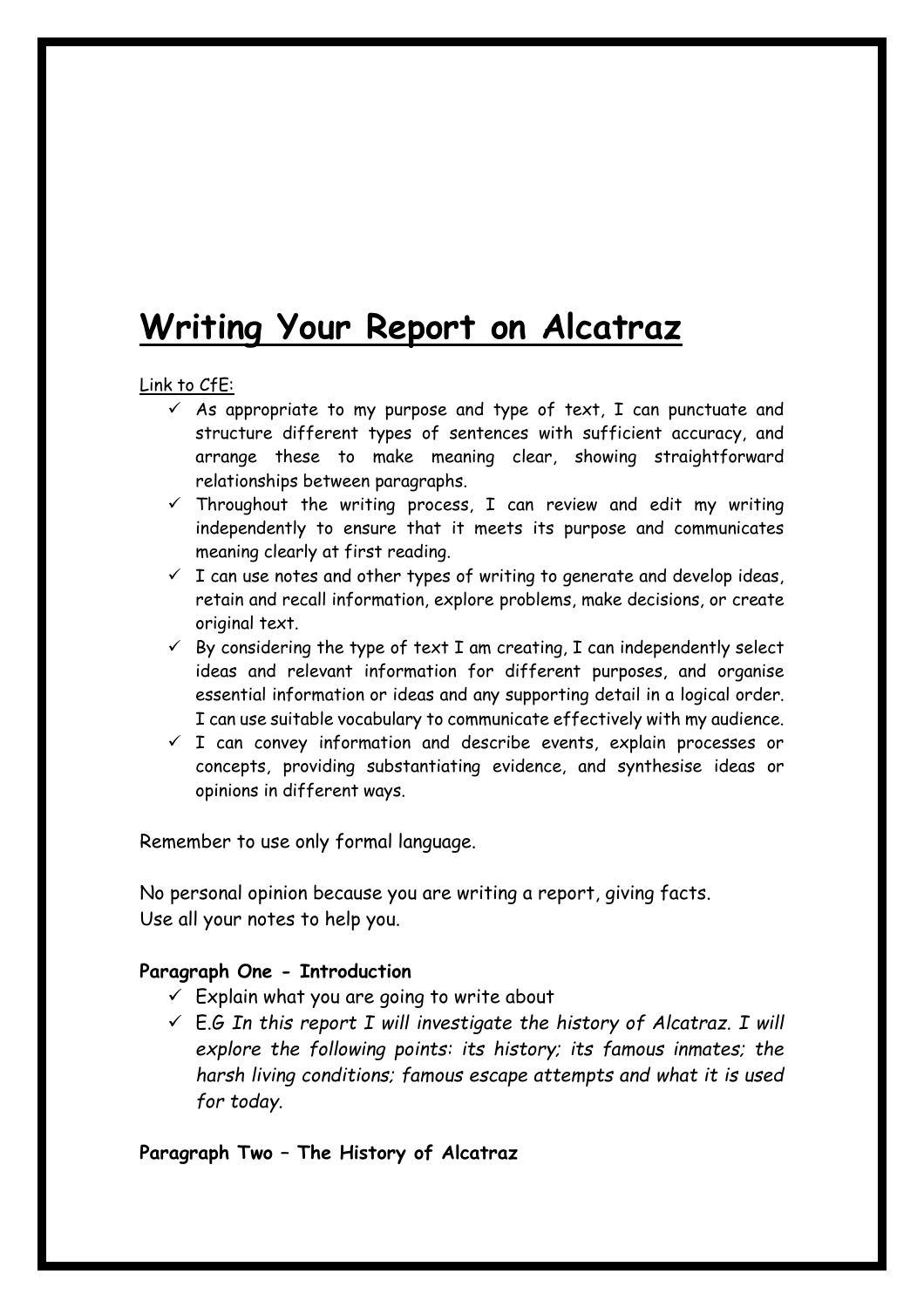- $\checkmark$  Write a paragraph about its history.
- $\checkmark$  You could use the following topic sentence to start your paragraph. E.G *Alcatraz has a long and interesting history.*

## **Paragraph Three – The Inmates**

- $\checkmark$  Write a paragraph about the famous inmates of Alcatraz.
- $\checkmark$  You could use the following topic sentence to start your paragraph. E.G *Alcatraz has had a few notorious inmates.*

## **Paragraph Four – The Cells**

- $\checkmark$  Write a paragraph about the prisoners' cells and living conditions.
- $\checkmark$  You could use the following topic sentence to start your paragraph. E.G *The living conditions on Alcatraz were very harsh and the prisoners were allowed little comfort.*

## **Paragraph Five – The Daily Routine**

- $\checkmark$  Write a paragraph about the daily routine on Alcatraz.
- $\checkmark$  You could use the following topic sentence to start your paragraph. E.G *Prisoners on Alcatraz had to follow a very strict routine.*

## **Paragraph Six – Escape Attempts**

- $\checkmark$  Look at your notes from the task about Escape Attempts.
- $\checkmark$  You could use the following topic sentence to start your paragraph. E.G *Some prisoners could not cope with the strict routine and harsh conditions and tried to escape.*

## **Paragraph Seven – Why it Closed**

- $\checkmark$  Write a paragraph about why Alcatraz closed.
- $\checkmark$  You could use the following topic sentence to start your paragraph. E.G *After many years as a prison Alcatraz finally closed and remaining inmates were sent to others prisons on the mainland.*

## **Paragraph Eight – Conclusion – Alcatraz as a Tourist Attraction**